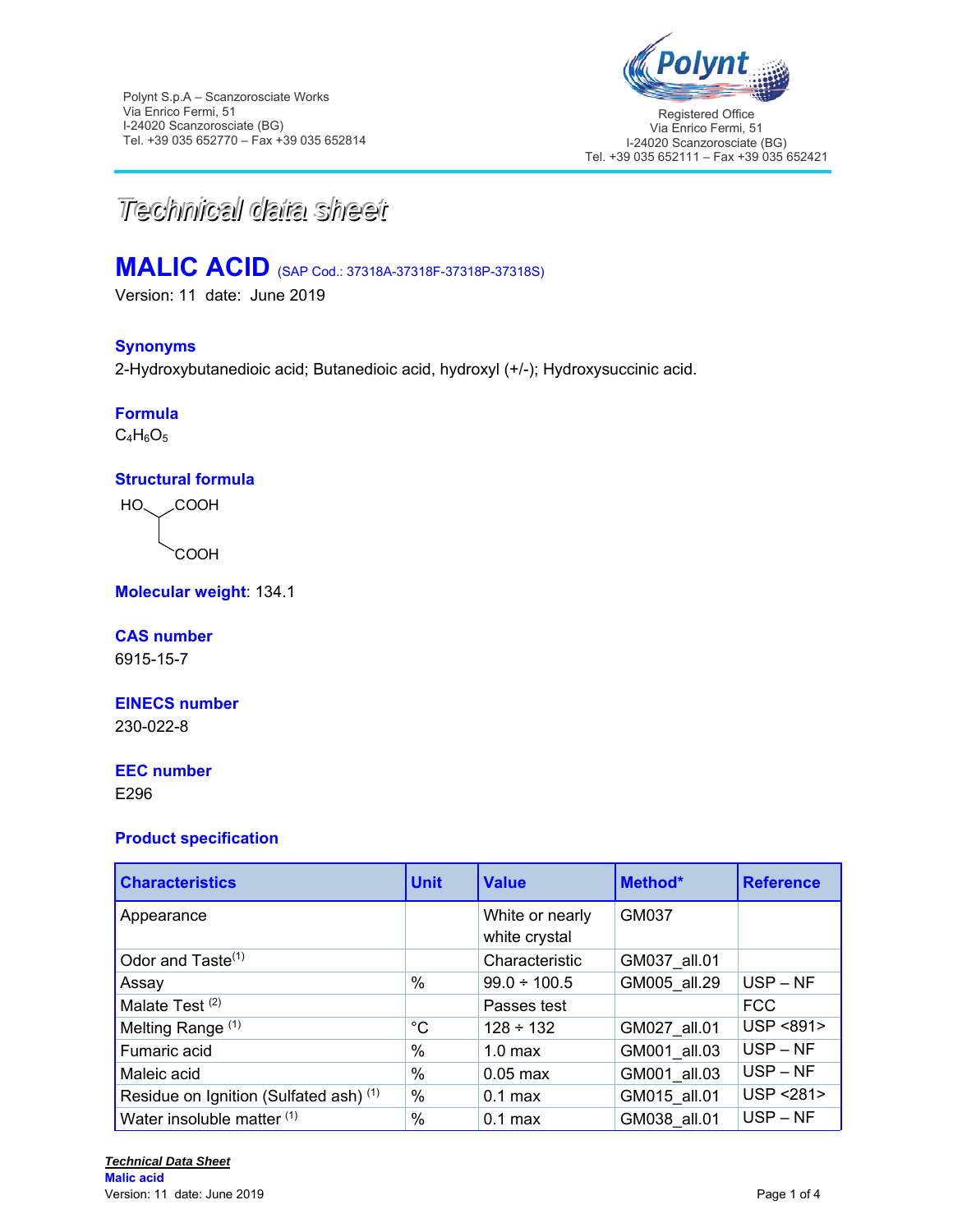

Registered Office Via Enrico Fermi, 51 I-24020 Scanzorosciate (BG) Tel. +39 035 652111 – Fax +39 035 652421

| <b>Characteristics</b>                     | <b>Unit</b>   | <b>Value</b>       | Method*      | <b>Reference</b>        |
|--------------------------------------------|---------------|--------------------|--------------|-------------------------|
| Heavy metals (as Pb) (1)                   | ppm           | 20 max             | GM008        | USP <233>               |
| Arsenic <sup>(1)</sup>                     | ppm           | 3 max              | GM008        | USP <233>               |
| Lead $(1)$                                 | ppm           | 2 max              | GM008        | USP <233>               |
| Mercury <sup>(1)</sup>                     | ppm           | 1 max              | GM008        | USP <233>               |
| IR Spectrum <sup>(1)</sup>                 |               | Conform to STD     | GM006_all.01 | <b>USP &lt;197A&gt;</b> |
| Optical (Specific) rotation $@$ 25°C $(2)$ | Degrees       | $-0.10 \div +0.10$ |              |                         |
| <b>Granulometric analysis</b>              |               |                    | GM030        |                         |
| Granular                                   |               |                    |              |                         |
| Through 10 mesh sieve                      | $\frac{0}{0}$ | $100$ min          |              |                         |
| Through 50 mesh sieve                      | $\frac{0}{0}$ | 10 <sub>max</sub>  |              |                         |
| Fine granular                              |               |                    |              |                         |
| Through 25 mesh sieve                      | $\%$          | 99 min             |              |                         |
| Through 100 mesh sieve                     | $\frac{0}{0}$ | 5 max              |              |                         |
| Special fine granular                      |               |                    |              |                         |
| Through 40 mesh sieve                      | $\frac{0}{0}$ | 90 min             |              |                         |
| Through 70 mesh sieve                      | $\frac{0}{0}$ | 10 max             |              |                         |
| Powder                                     |               |                    |              |                         |
| Through 60 mesh sieve                      | $\frac{0}{0}$ | 90 min             |              |                         |
| Microbiologic data (3)                     |               |                    |              |                         |
| <b>Bacteria</b>                            | CFU/g         | < 10               |              |                         |
| Moulds & yeasts                            | CFU/g         | < 10               |              |                         |
| <b>Total coliforms</b>                     | CFU/g         | < 10               |              |                         |
| Faecal coliforms                           | CFU/g         | < 10               |              |                         |
| Salmonella                                 | /25g          | absent             |              |                         |

\* *Internal methods available upon request.*

*Note:* (1)*This analysis is performed on regular basis* 

(2*) This analysis is performed on regular basis by an external laboratory*

(3) *This analysis is performed on regular basis by an external laboratory and does not appear on the Certificate of Quality*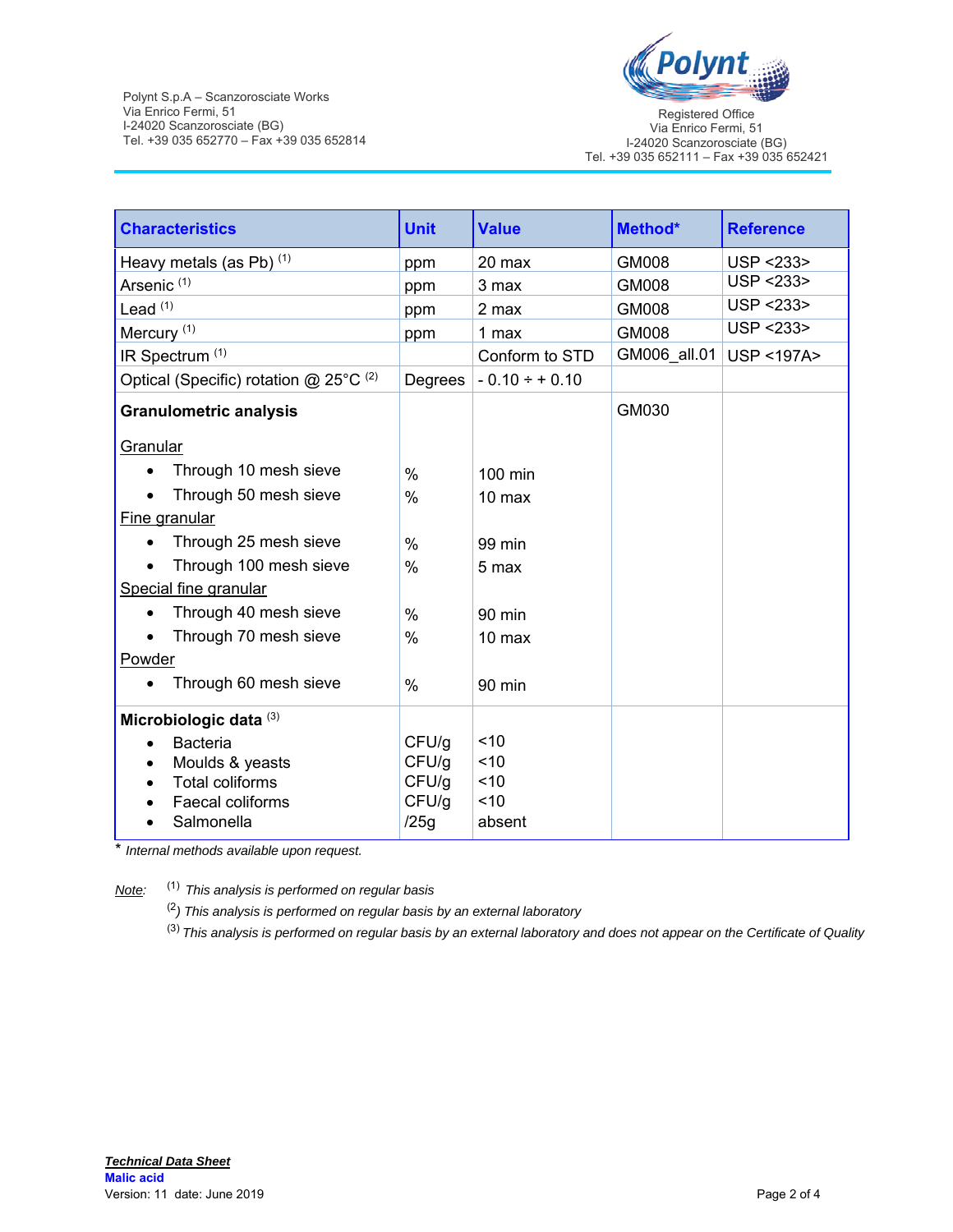

Registered Office Via Enrico Fermi, 51 I-24020 Scanzorosciate (BG) Tel. +39 035 652111 – Fax +39 035 652421

### **Typical properties**

| <b>Characteristics</b>                    | <b>Unit</b> | <b>Value</b>   |
|-------------------------------------------|-------------|----------------|
| Decomposition temperature                 | °C          | $170 \div 180$ |
| Heat of combustion                        | Kcal/mol    | 320            |
| Heat of solution                          | Kcal/mol    | $-4.9$         |
| Solubility in water @ 20°C                | g/100g      | 55.5           |
| Viscosity (50% aqueous solution $@$ 20°C) | mPa.s       | 6.5            |
| pH vs concentration $@$ 25°C              |             |                |
| $0.1\%$ w/w                               | 2.8         |                |
| $1.0\%$ w/w                               | 2.4         |                |
| $3.0\%$ w/w                               | 2.0         |                |
| $5.0\%$ w/w                               | 1.9         |                |
| 10.0% w/w                                 | 1.8         |                |
| 20.0% w/w                                 | 1.6         |                |
| 50.0% w/w                                 | 0.9         |                |

- The above figures are typical values and are not intended as specification limits

#### **Main applications**

Malic acid is mainly used as food additive in beverages, bakery products, confectioneries, desserts, jams and fruit jellies, as preservative in fruit and vegetables and as technological additive in animals feed.

It is also used in the Pharmaceutical and Cosmetic sectors and in a number of typically industrial uses as:

- metal treatment
- textile industry
- plating industry
- retardant for plasters and cements

Polynt malic acid complies with the current edition of **US FCC, USP-NF** 

It is produced in accordance with

- **FSSC 22000** and it complies with the provision of the **Commission Regulation (EU) No 231/2012** laying down specifications for food additives listed in Annexes II and III to Regulation (EC) No 1333/2008 of the European Parliament and of the Council.
- **FAMI-QS Code of Practice for Feed Additive and Premixture Operators** and it complies with **Regulation (EC) No 1831/2003** for additives used in animal nutrition. **Category:**  Technological Additives (cat.1), **Functional Group**: Preservatives (a), Acidity regulators (j).